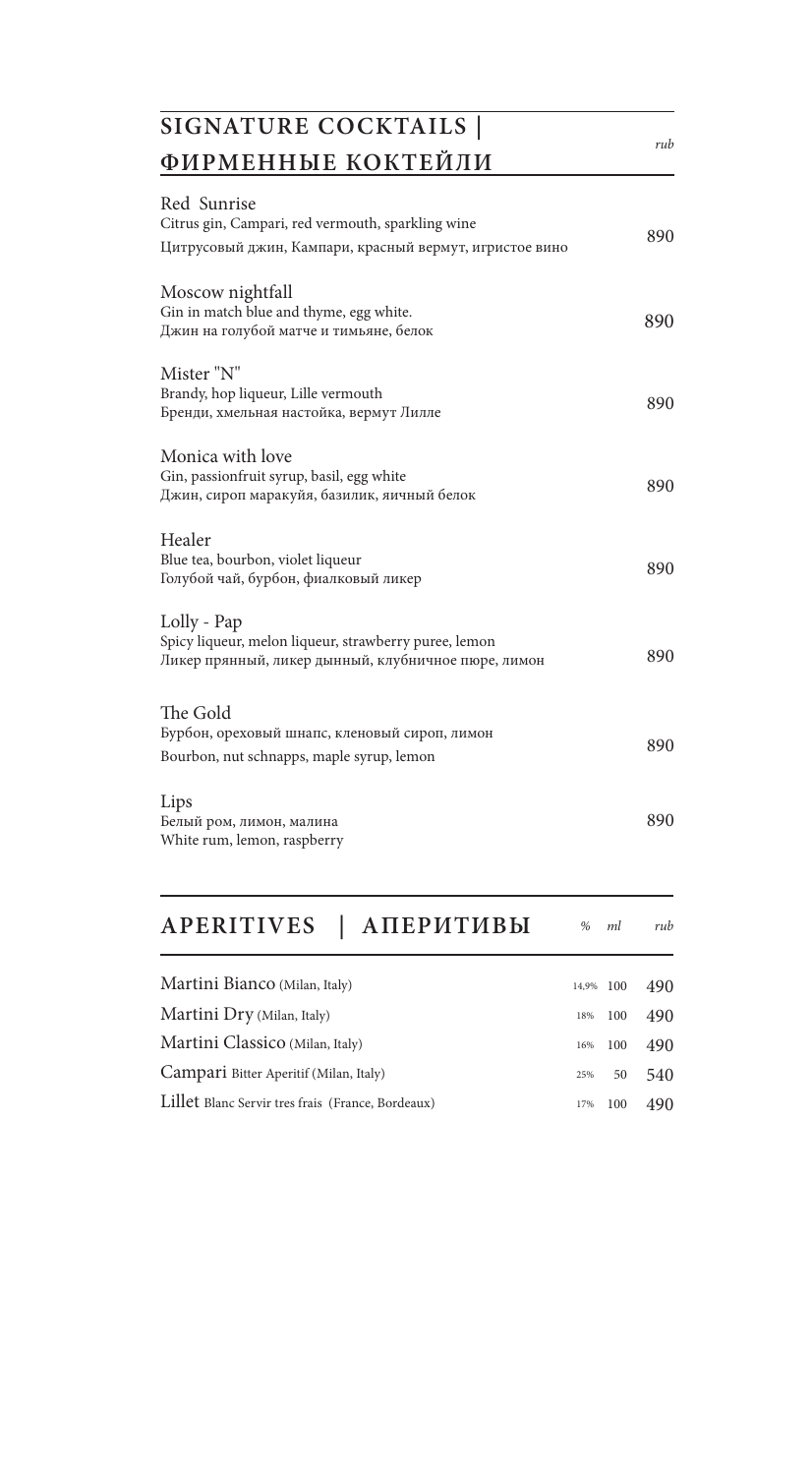| $VODKA$   ВОДКА                                                                     | %     | ml | rub  |
|-------------------------------------------------------------------------------------|-------|----|------|
| Koskenkorva (Finland)                                                               | 40%   | 50 | 450  |
| Koskenkorva 7 Botanicals (Finland)                                                  | 40%   | 50 | 590  |
| Wyborowa Klasyczna (Poland)                                                         | 40%   | 50 | 490  |
| Finlandia Grapefruit (Finland)                                                      | 37,5% | 50 | 450  |
| Absolut(Sweden)                                                                     | 40%   | 50 | 550  |
| Beluga Noble (Mariinsk, Russia)                                                     | 40%   | 50 | 450  |
| Beluga Transatlantic Racing (Mariinsk, Russia)                                      | 40%   | 50 | 590  |
| Beluga Gold Line (Mariinsk, Russia)                                                 | 40%   | 50 | 990  |
| Belvedere (Poland)                                                                  | 40%   | 50 | 650  |
| Onegin (Russia)                                                                     | 40%   | 50 | 650  |
| Grey Goose (France)                                                                 | 37,5% | 50 | 850  |
| Reyka (Iceland)                                                                     | 40%   | 50 | 900  |
| POLUGAR   ПОЛУГАР                                                                   | %     | ml | rub  |
| Polugar №2, Garlic & Pepper (Rodionov & sons, Poland)                               | 38,5% | 50 | 750  |
| Polugar №3, Caraway<br>Borodinsky with Caraway seeds<br>(Rodionov & sons, Poland)   | 38,5% | 50 | 750  |
| R U M<br>POM<br>L                                                                   | %     | ml | rub  |
| Havana Club Anejo Especial (Cuba)                                                   | 40%   | 50 | 540  |
| Havana Club Anejo 7 Anos (Cuba)                                                     | 40%   | 50 | 950  |
| Brugal Anejo Superior (Dominican Republic)                                          | 40%   | 50 | 700  |
| Brugal 1888 (Dominican Republic)                                                    | 40%   | 50 | 1140 |
| Botucal Reserva Exclusiva (Destilerias Unidas, Dusa, Venezuela)                     | 40%   | 50 | 950  |
| Imperial, Ron Barcelo (Dominican Republic)                                          | 40%   | 50 | 1100 |
| Plantation Stiggins' Fancy Pineapple (Barbados)                                     | 40%   | 50 | 850  |
| Rochel Bay Tradichional Old Rum (Barbados)                                          | 40%   | 50 | 1100 |
| Zacapa Centenario, Solera Gran Reserva 23 years<br>(Guatemala)                      | 40%   | 50 | 1450 |
| MEZCAL   MECKAЛЬ                                                                    | %     | ml | rub  |
| Mezcal Artesanal Joven Bruxo X<br>Elixir de los Terrenales (Mexico, Oaxaca)         | 38,5% | 50 | 660  |
| TEQUILA<br>ТЕКИЛА                                                                   | %     | ml | rub  |
| Tequila Don Julio Blanco (Jalisco, Mexico)                                          | 38%   | 50 | 950  |
| Tequila Don Julio Reposado (Jalisco, Mexico)                                        | 38%   | 50 | 1650 |
| Tequila Herradura Reposado<br>(Amatitan Valley Sierre Madre mountain range, Mexico) | 40%   | 50 | 1200 |
| Tequila Sauza Silver                                                                | 38%   | 50 | 450  |
| Legenda Del Milagro Silver                                                          | 40%   | 50 | 850  |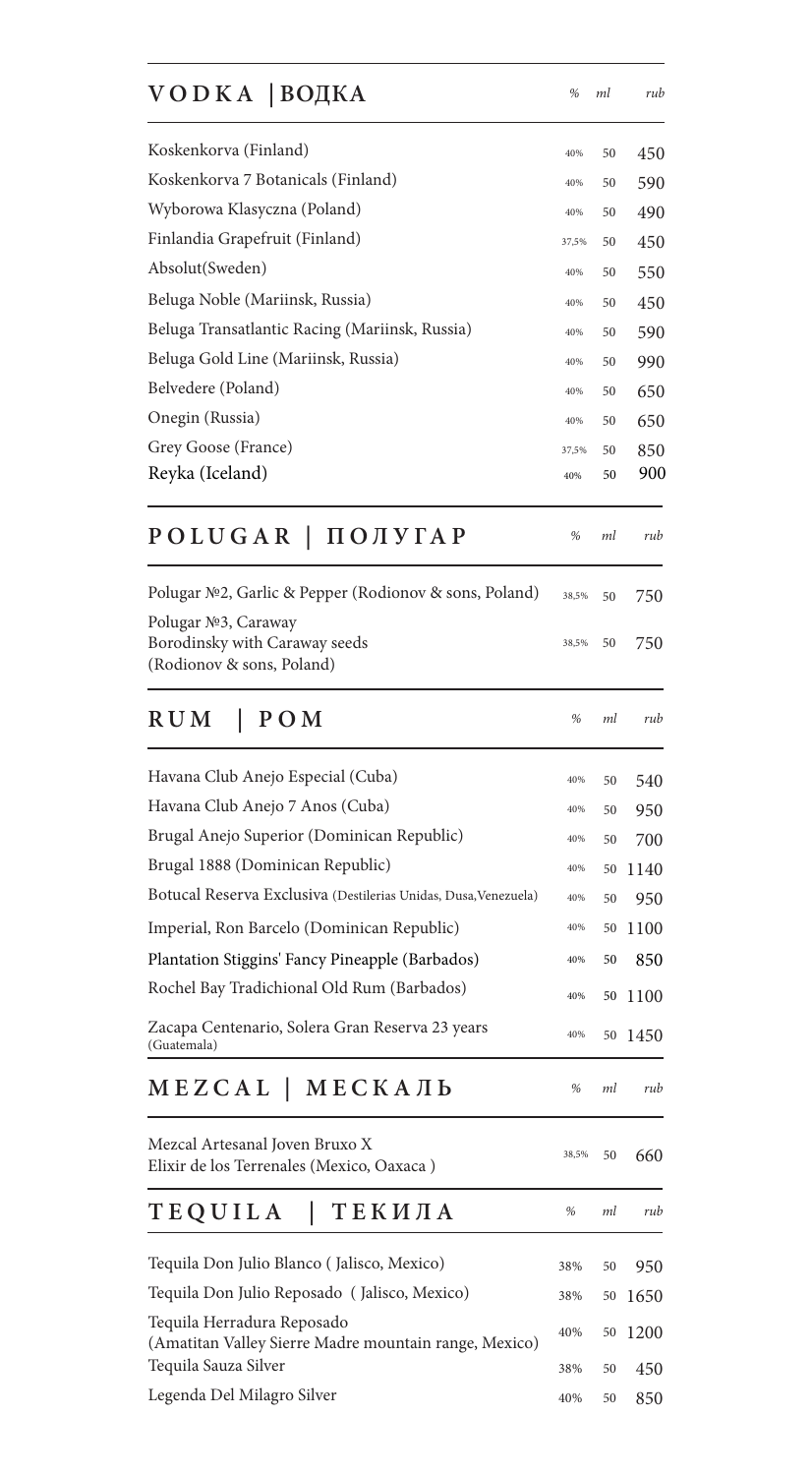| ДЖИН<br>GIN                                                                                                               | %          | ml       | rub         |
|---------------------------------------------------------------------------------------------------------------------------|------------|----------|-------------|
| Green Baboon (Synergy, Mariinsk, Russia) крепость                                                                         | 43%        | 50       | 490         |
| Bombay Sapphire Vapour infused (Great Britain, London)<br>Hendrick's                                                      | 47%        | 50       | 850         |
| (Penwhapple, William Grant and Sons, Scotland, Glasgow)<br>Cruxland London Dry Gin, Kalahari Truffle Notes                | 44%        | 50       | 1300        |
| (South Africa)                                                                                                            | 43%        | 50       | 600         |
| Roku The Japanese craft (Liquor Atelier, Santory, Japan)<br>Filliers Dry Gin 28 «Sloe Gin» (Karl Ludwig Fillier, Belgium) | 43%<br>26% | 50<br>50 | 750<br>1250 |
| Monkey 47 Schwarzwald Dry Gin<br>(Black Forest Distillers, Germany)                                                       | 47%        | 50       | 1500        |
| WHISKY<br>ВИСКИ                                                                                                           | %          | ml       | rub         |

## **SCOTCH WHISKY | ШОТЛАНДСКИЙ ВИСКИ**

| BLENDED   КУПАЖИРОВАННЫЙ                      |     |    |         |
|-----------------------------------------------|-----|----|---------|
| <b>Ballantine's Finest</b>                    | 40% | 50 | 590     |
| Chivas Regal 12 Years Old                     | 40% | 50 | 890     |
| Dewar's The Monarch 15 Years Old              | 40% | 50 | 900     |
| SINGLE MALT   ОДНОСОЛОДОВЫЙ                   |     |    |         |
| Tomatin 12 Years Old                          | 43% | 50 | 1000    |
| Glenfarclass 10 Years Old                     | 40% | 50 | 1000    |
| The Macallan Triple Cask Matured 12 Years Old | 40% | 50 | 1700    |
| The Macallan Double Cask 12 Years Old         | 40% | 50 | 1700    |
| The Macallan Double Cask 15 Years Old         | 40% | 50 | 2500    |
| The Macallan Double Cask 18 Years Old         | 43% | 50 | 3500    |
| Auchentoshan 12 Years Old                     | 40% | 50 | 950     |
| Tomintoul 10 Years Old                        | 40% | 50 | 950     |
| Glenfiddich 12 Years Old                      | 40% | 50 | 1200    |
| Glenfiddich 15 Years Old                      | 40% | 50 | 1400    |
| Glenfiddich 18 Years Old                      | 40% | 50 | 1750    |
| Glenmorangie The Original                     | 40% | 50 | 1500    |
| Glenmorangie The Quinta Ruban                 | 46% | 50 | 1900    |
| The Dalmore 12 years                          | 40% | 50 | 1500    |
| The Dalmore 15 years                          | 40% | 50 | 2300    |
| The Dalmore King Alexander III                | 40% | 50 | 5500    |
| The Dalmore Port Wood Reserve                 | 46% | 50 | 2100    |
| ISLAND   ОСТРОВНОЙ                            |     |    |         |
| Laphroaig Malt 10 Years Old                   | 40% |    | 50 1200 |
| IRISH WHISKEY   ИРЛАНДСКИЙ ВИСКИ              |     |    |         |
| Jameson                                       | 40% | 50 | 750     |
| <b>Bushmills</b> Original                     | 40% | 50 | 790     |
| Teeling (Non chile filtered rum caks)         | 46% | 50 | 850     |
| TAIWAN WHISKEY   ТАЙВАНЬСКИЙ ВИСКИ            |     |    |         |
| Kavalan Concertmaster Port Cask Finish        | 40% |    | 50 1250 |
|                                               |     |    |         |

**JAPANESE WHISKEY | ЯПОНСКИЙ ВИСКИ**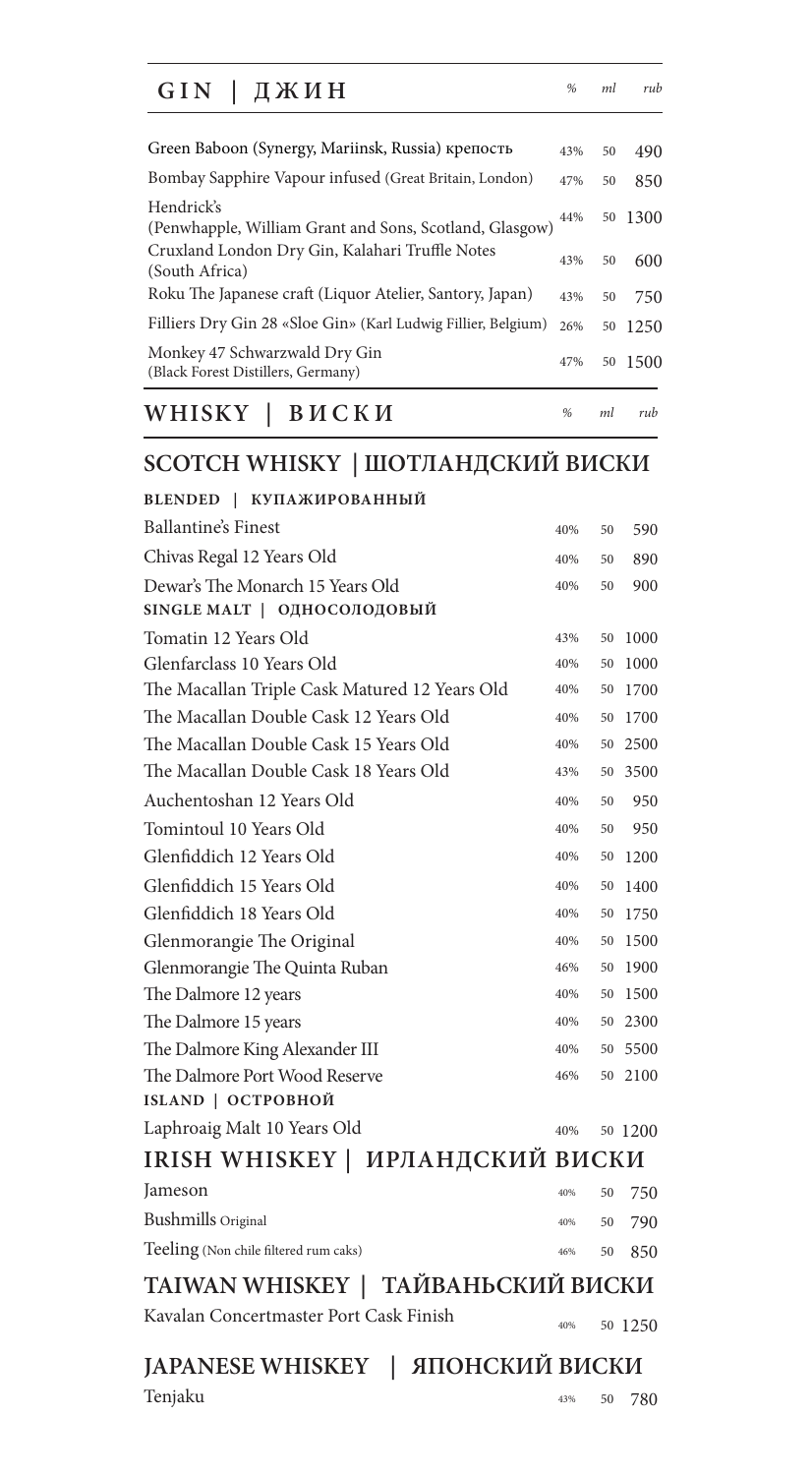#### **AMERICAN WHISKEY | АМЕРИКАНСКИЙ ВИСКИ**

| Jack Daniels Sour Mash old number 7 (Tennessee)                | 40%   | 50 | 800     |
|----------------------------------------------------------------|-------|----|---------|
| <b>BOURBON</b><br>БУРБОН<br>I                                  |       |    |         |
| Jim Beam (Kentucky Straight Bourbon)                           | 40%   | 50 | 650     |
| Maker's Mark (Kentucky Straight Bourbon, Hand made)            | 40%   | 50 | 990     |
| Woodford Reserve (Kentucky Straight Bourbon, Woodford)         | 43,2% | 50 | 990     |
| РЖАНОЙ<br><b>RYE</b>                                           |       |    |         |
| Bulleit 95 Rye Frontier whiskey straigt Amerikan<br>(Kentucky) | 45%   | 50 | 850     |
| COGNAC   КОНЬЯК                                                | $\%$  | ml | rub     |
| Martell V.S.O.P Aged in red Barrels Cognac                     | 40%   |    | 50 1400 |
| Martell XO Extra Old                                           | 40%   |    | 50 2900 |
| Hennessy V.S.O.P Privilege                                     | 40%   |    | 50 1450 |
| Hennessy X.O Extra Old Cognac                                  | 40%   |    | 50 3200 |
| James Hennessy (Year of its 250-th anniversary)                | 40%   |    | 50 2350 |
| Lheraud Oublie XO Petit Champagne Cognac                       | 40%   |    | 50 1400 |
| Courvoisier Napoleon Les Cognac de Napoleon                    | 40%   |    | 50 1800 |
| A.E.DOR Pur Cru Fins Bois                                      | 40%   |    | 50 950  |
| BRENDI  <br>БРЕНДИ                                             | %     | ml | rub     |
| Torres 10 y.o Gran Reserva<br>(Catalonia, Pened s, Spain)      | 38%   | 50 | 900     |
| PISCO<br>ПИСКО                                                 | %     | ml | rub     |
| Pisco Mistral Nobel                                            | 40%   | 50 | 750     |
| Tres Erres Moai Reservado (Chile, Elki Valley)                 | 40%   |    | 50 1500 |
| ARMAGNAC  <br><b>АРМАНЬЯК</b>                                  | %     | ml | rub     |
| Baron G. Legrand V.S.O.P Bas Armagnac                          | 40%   |    | 50 1200 |
| Baron G Legrand X.O Bas Armagnac                               | 40%   |    | 50 1600 |
| Dartigalongue XO Bas Armagnac                                  | 40%   |    | 50 2300 |
| ABSINTHE   ABCEHT                                              | %     | ml | rub     |
| La Fee Absinthe Bogemian                                       | 70%   | 50 | 590     |
| САLVADOS   КАЛЬВАДОС                                           | %     | ml | rub     |
| Calvados Selection Coeur de Lion. Christian Drouin             | 50%   | 50 | 780     |
| Calvados Pays d'Auge VSOP Coeur de Lion.<br>Christian Drouin   | 50%   | 50 | 1500    |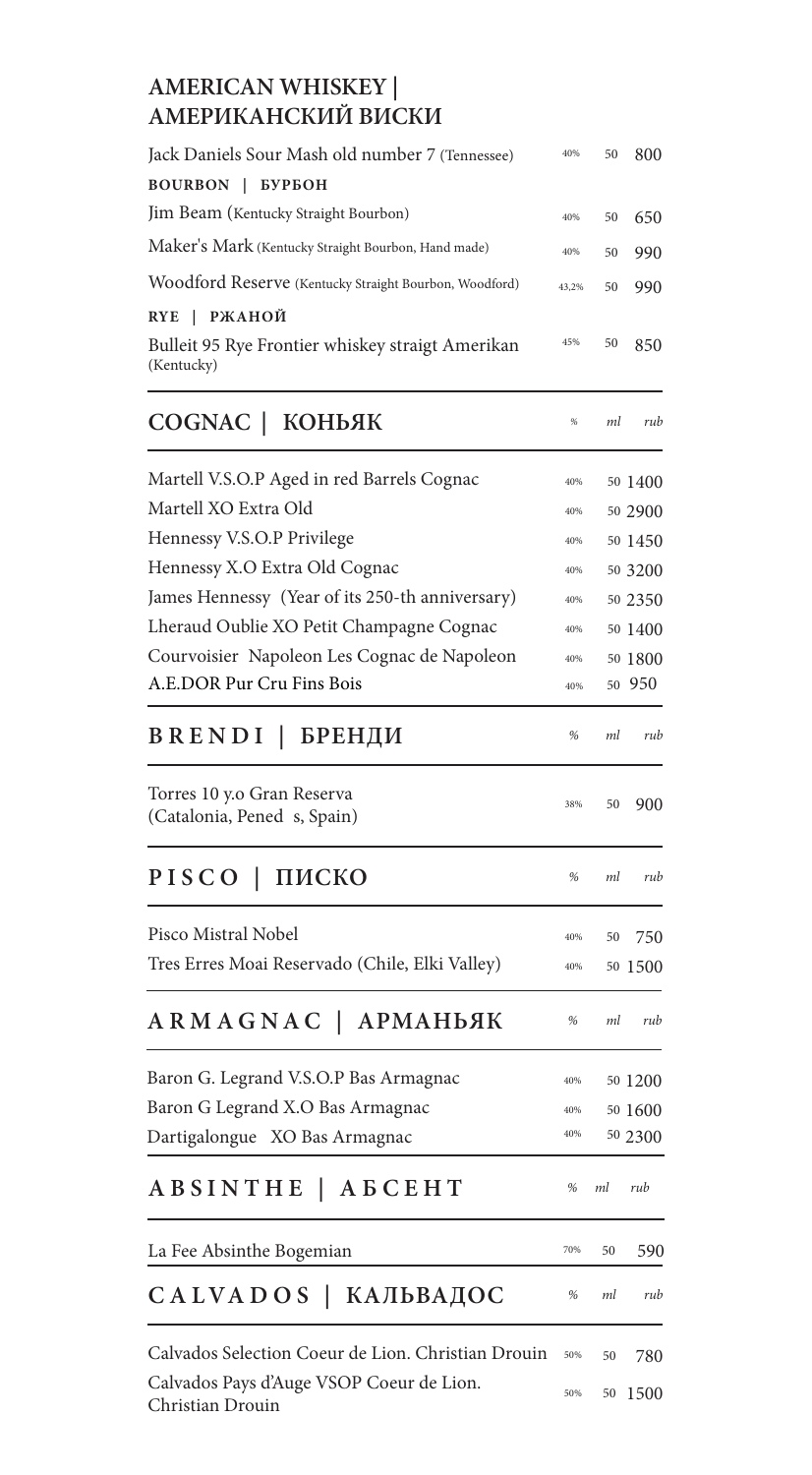| GRAPPA   ГРАППА                                                                  | %     | ml  | rub  |
|----------------------------------------------------------------------------------|-------|-----|------|
| Grappa Bianca (Zonin)                                                            | 40%   | 50  | 780  |
| Grappa di Nebbiolo da Barolo invecchiata<br>(Mazzetti d'Altavilla)               | 43%   | 50  | 2900 |
| SHERRY   XEPEC                                                                   | %     | ml  | rub  |
| Dry Fino Elegante (Gonzalez Byass)                                               | 15%   | 75  | 550  |
| Jerez Amontillado NPU Special Reserves                                           | 15%   | 75  | 990  |
| (Sanches Romate Hnos S.A)<br>Here's Very rare Oloroso Emperatriz Eugenia, Lustau | 15%   | 75  | 1500 |
| Pedro Ximenez Noe (Gonzalez Byass)                                               | 15,5% | 75  | 950  |
| PORTO   ΠΟΡΤΟ                                                                    | %     | ml  | rub  |
| Tawny Port (Fonseca)                                                             | 20%   | 75  | 700  |
| Porto Ruby (Quinta do Infantado)                                                 | 19,5% | 75  | 800  |
| Porto White (Quinta do Infantado)                                                | 19,5% | 75  | 950  |
| Tawny Port 10 Years Old (Taylor's)                                               | 20%   | 75  | 1500 |
| SPECIALTIES   СПЕЦИАЛИТЕТЫ                                                       | %     | ml  | rub  |
| Bermet (Serbia, Frusca Gora)                                                     | 16,5% | 100 | 1490 |
| Pommeau de Normandie, Michel Huard                                               | 21%   | 70  | 1250 |
| (France, Normandy)<br>Pruneaux a L'Armagnac, Dartigalongue<br>(France, Armagnac) | 18%   | 50  | 1350 |
| LIQUEURS   ЛИКЕРЫ                                                                | %     | ml  | rub  |
| Beluga Hunting (Russia)                                                          | 40%   | 50  | 290  |
| Ruga Balzams Black Currant (Latvia)                                              | 30%   | 50  | 350  |
| Sambuca Zanin Liqueur Italiano (Veneto, Italy)                                   | 40%   | 50  | 300  |
| Koskenkorva Ginger (Finland)                                                     | 40%   | 50  | 420  |
| Branca Menta 27 herbs collected on four continents                               | 28%   | 50  | 550  |
| Fernet Branca Liquor from grape distillate and aged in oak<br>barrels            | 40%   | 50  | 550  |
| Baileys Original Irish Cream (Ireland)                                           | 17%   | 50  | 600  |
| Jagermeister Spices, Cinnamon, Cloves, Ginger Herb Bitter<br>Liqueur (Germany)   | 35%   | 50  | 600  |
| Becherovka Herb Liqueur<br>(Czech Republic, Karlovy Vary)                        | 38%   | 50  | 540  |
| Amaretto Disaronno Originale Almond liquor<br>(Italy, Saronno)                   | 28%   | 50  | 600  |
| Drambuie Scotch whisky, heather honey, herbs&spices<br>(Shotland, Broxburn)      | 40%   | 50  | 670  |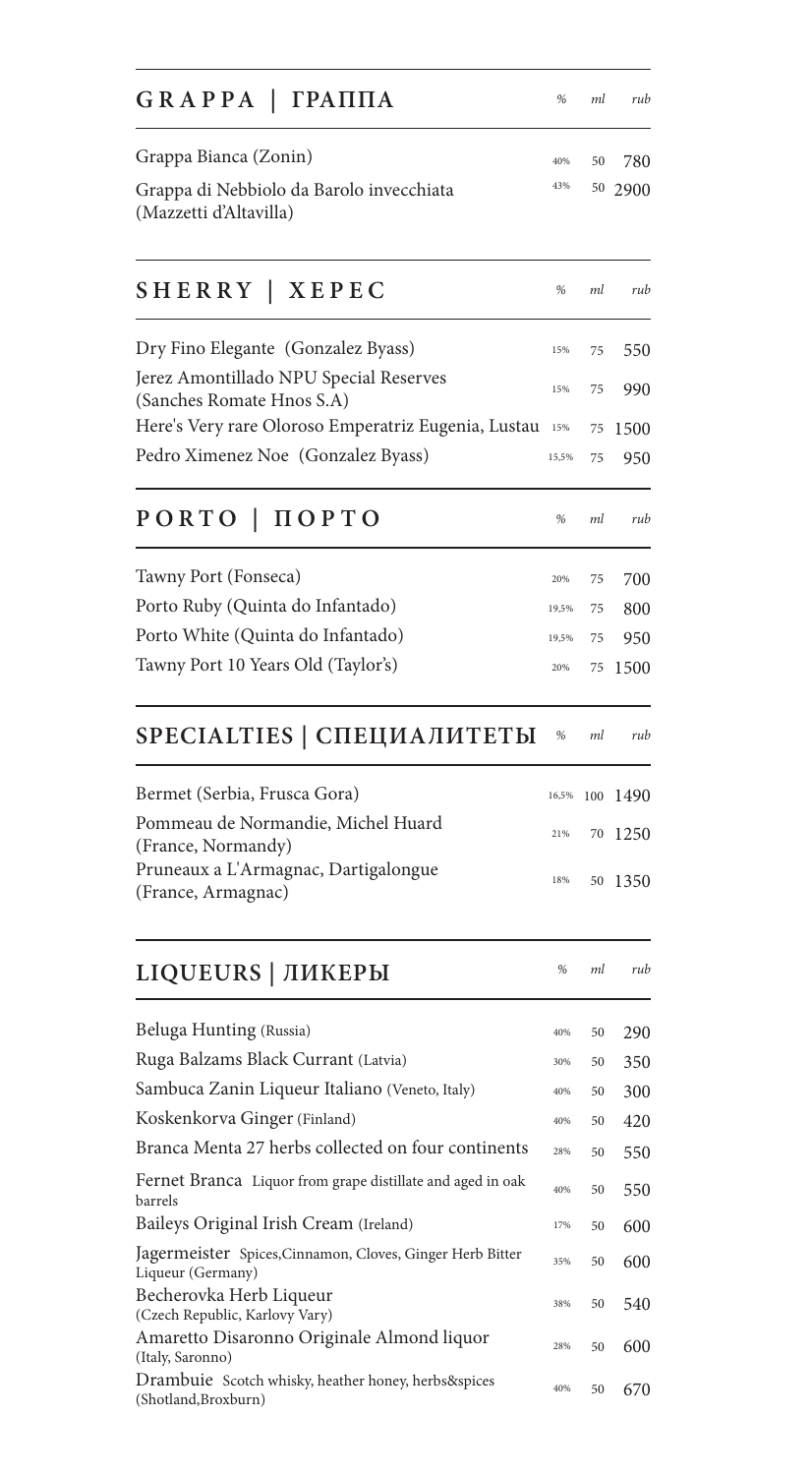# **BOTTLE BEER | БУТЫЛОЧНОЕ ПИВО**

| Leffe Blond (Anheuser-Busch InBev, Belgium)    | $6,6\%$ 330 590 |  |
|------------------------------------------------|-----------------|--|
|                                                |                 |  |
| Leffe Brunette (Anheuser-Busch InBev, Belgium) | $6,5\%$ 330 590 |  |
| Spaten Munchen Hell (Bavaria, Munich Germany)  | 5,2% 500 690    |  |
| Beck's (Non-Alcoholic) German Lager            | $0\%$ 330 450   |  |

# **FRESH JUICES | СВЕЖЕВЫЖАТЫЕ СОКИ**

| JUCES   COKM           | ml  | rub |
|------------------------|-----|-----|
| Ананас / Pineapple     | 100 | 350 |
| Гранат / Garnet        | 100 | 330 |
| Сельдерей / Celery     | 100 | 300 |
| Лимон / Lemon          | 100 | 210 |
| Лайм / Lime            | 100 | 240 |
| Морковь / Carrot       | 100 | 200 |
| Яблоко / Apple         | 100 | 200 |
| Грейпфрут / Grapefruit | 100 | 200 |
| АПельсин / Orange      | 100 | 200 |
|                        |     |     |

| Яблоко / Apple     | 200 | 350 |
|--------------------|-----|-----|
| Апельсин / Orange  | 200 | 350 |
| Вишня / Cherry     | 200 | 350 |
| Клюква / Cranberry | 200 | 350 |
| TOMAT / Tomato     | 200 | 350 |

| LEMONADE   ЛИМОНАД | ml rub |  |
|--------------------|--------|--|
|                    |        |  |

| Лемонграсс&Маракуйя / Lemongrass&Passion Fruit   | 300 | 490 |
|--------------------------------------------------|-----|-----|
| Манго&Мандарин / Mango&Mandarine                 | 300 | 490 |
| Fentimans Cherry Cola / Фентиманс Вишнёвая Кола  | 275 | 590 |
| Fentimans Rose Lemonade / Фентиманс Роза Лимонад | 275 | 590 |

# **MINERAL WATERS | МИНЕРАЛЬНАЯ ВОДА**

| Sairme Sparkling / Still (Georgia)  | 500  | 350 |
|-------------------------------------|------|-----|
| San Benedetto Still (Italy, Veneto) | 500  | 450 |
| Aqua Russa (Russia)                 | 500  | 290 |
| Aqua Russa (Russia)                 | 1000 | 550 |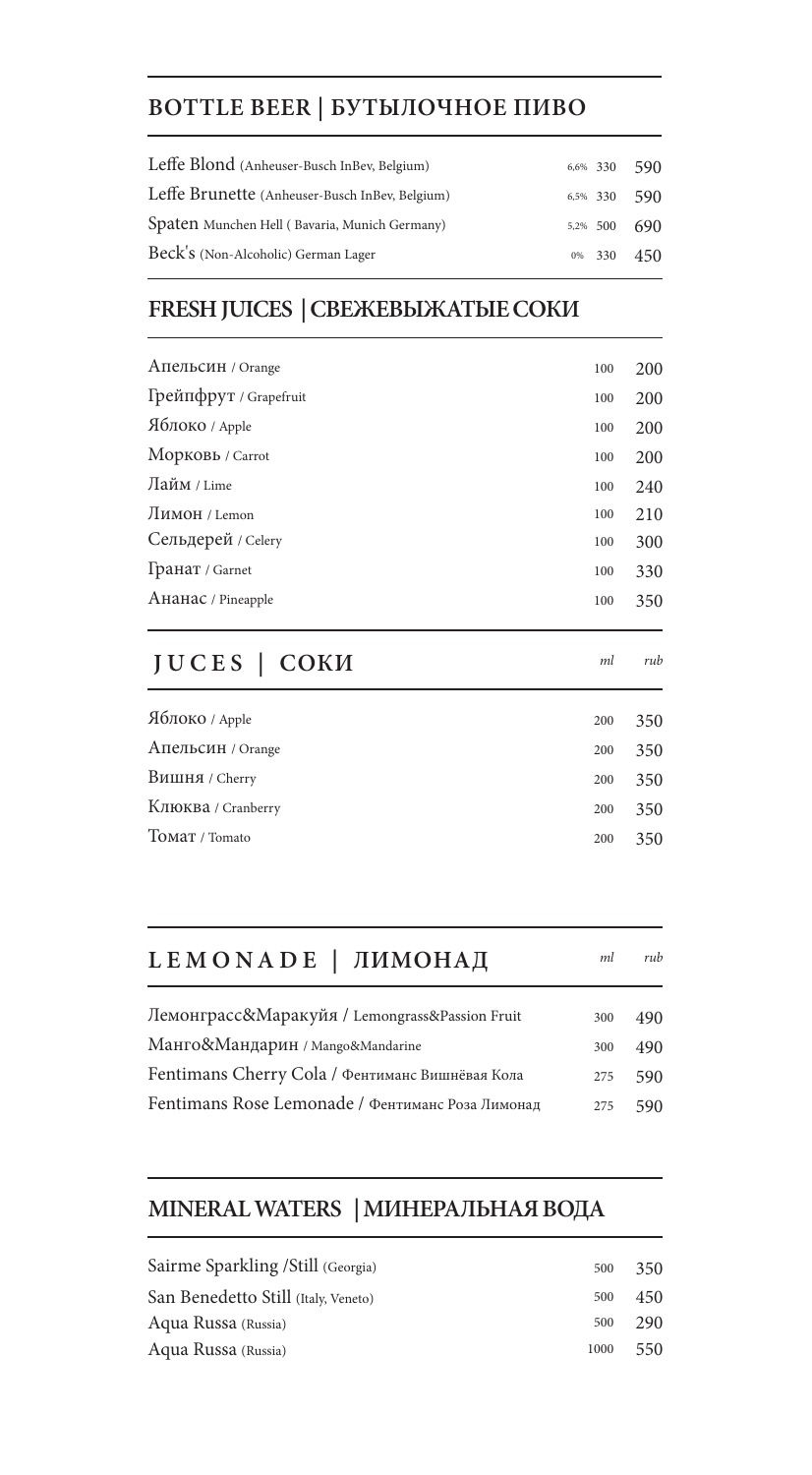| SOFT DRINKS   Б/А НАПИТКИ  | ml  | rub |
|----------------------------|-----|-----|
| Coca-cola                  | 330 | 350 |
| Coca-cola Zero<br>330      |     | 350 |
| Fanta<br>330               |     | 350 |
| Sprite<br>330              |     | 350 |
| Schweppes Tonic<br>330     |     | 350 |
| Evervess Ginger Ale<br>330 |     | 350 |

#### **SMOOTHIE&DETOX | СМУЗИ&ДЕТОКС**

| Кейл/Cale                                                         |     | 690<br>690 |
|-------------------------------------------------------------------|-----|------------|
| Авокадо/Avocado                                                   |     |            |
| ТЕА   ЧАЙ                                                         | ml  | rub        |
| GREEN TEA   ЗЕЛЕНЫЙ ЧАЙ                                           |     |            |
| Sencha / Сенча                                                    | 600 | 550        |
| Teguanin / Тигуанинь                                              | 600 | 550        |
| Jasmine / Жасмин                                                  | 600 | 550        |
| OOLONG TEA   ЧАЙ УЛУН                                             |     |            |
| Milk oolong / Молочный улун                                       | 600 | 550        |
| BLACK TEA   ЧЕРНЫЙ ЧАЙ                                            |     |            |
| Earl Grey / Эрл Грей                                              | 600 | 550        |
| Assam / Accam                                                     | 600 | 550        |
| Puer (7 years old) / Пуэр 7-летней выдержки                       | 600 | 650        |
| FRUIT TEA   ФРУКТОВЫЙ ЧАЙ                                         |     |            |
| Currants with lingonberry leaf /<br>Смородина с брусничным листом | 600 | 550        |
| Russian traditions / Русские традиции                             | 600 | 550        |

## **HOT DRINKS | Г О Р Я Ч И Е Н А П И Т К И**

| Маракуйя&Облепиха / Passionfruit&Sea-buckthorn | 600 | 650 |
|------------------------------------------------|-----|-----|
| Фейхоа&Клубника / Feijoa & Strawberry          | 600 | 650 |
| Смородина&Специи / Currants & Spices           | 600 | 650 |

#### **MATCHA LATTE | ЛАТТЕ МАТЧА**

| Голубая Матча / Blue Matcha  | 330 390 |  |
|------------------------------|---------|--|
| Зелёная Матча / Green Matcha | 330 390 |  |